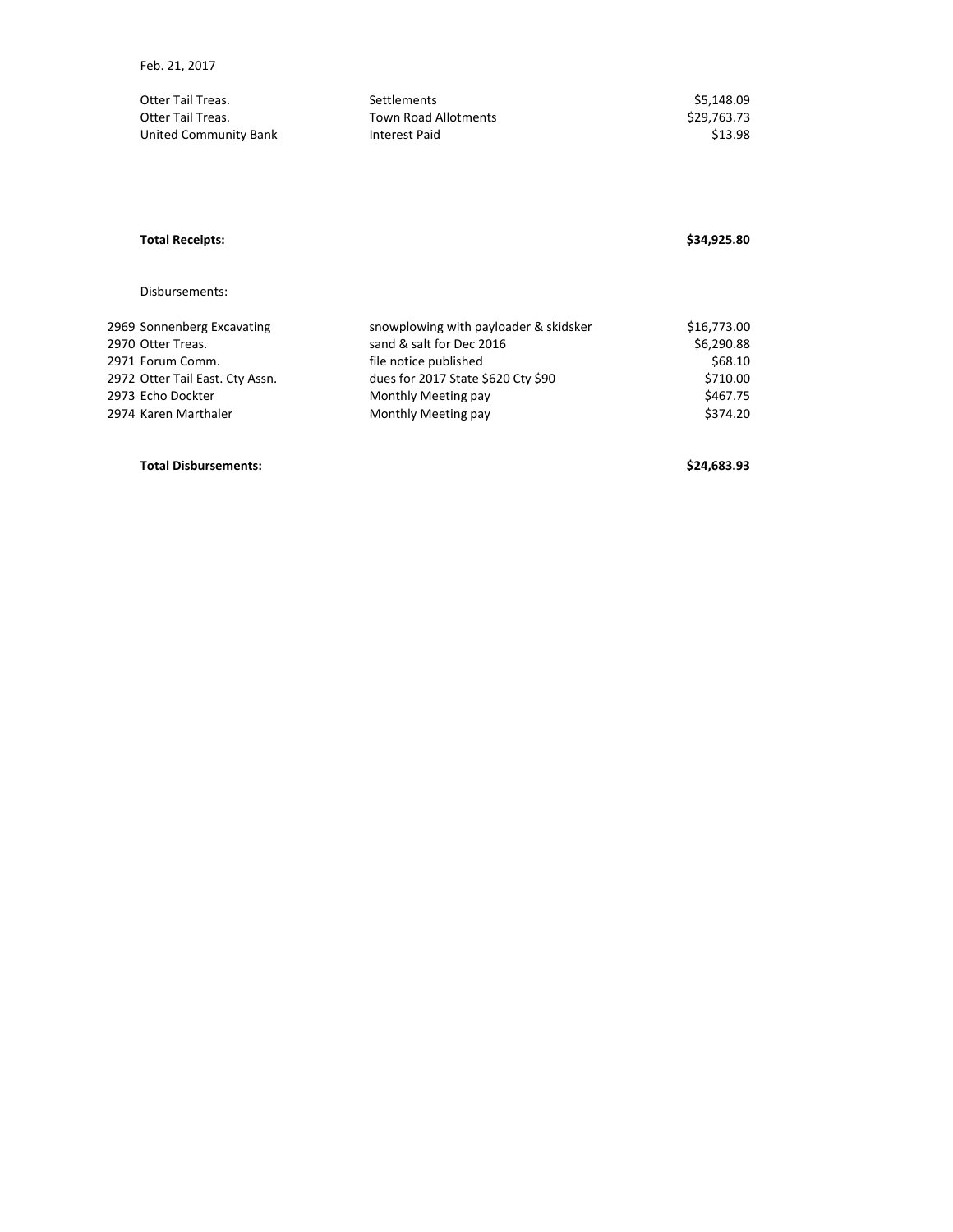|                                 | <b>TOWNSHIP OF EDNA</b><br><b>FINANCIAL REPORT</b><br>AS OF Feb 21, 2017 |               |                 |
|---------------------------------|--------------------------------------------------------------------------|---------------|-----------------|
|                                 | <b>BUDGET</b>                                                            | <b>ACTUAL</b> | <b>VARIANCE</b> |
| <b>RECEIPTS:</b>                |                                                                          |               |                 |
| <b>General Property Taxes</b>   |                                                                          | \$4,795.00    |                 |
| <b>Fire Contract</b>            |                                                                          | \$353.09      |                 |
| <b>Government Aid</b>           |                                                                          | \$0.00        |                 |
| Ag Market Value Credits         |                                                                          | \$0.00        |                 |
| Gopher/Beaver Reimburs.         |                                                                          | \$0.00        |                 |
| <b>Filing Fees</b>              |                                                                          | \$4.00        |                 |
| Licenses & Permits              |                                                                          | \$0.00        |                 |
| <b>Interest Earnings</b>        |                                                                          | \$29.82       |                 |
| <b>Road Allotments</b>          |                                                                          | \$29,763.73   |                 |
| Road Sealing/ Signs             |                                                                          | \$0.00        |                 |
| Reimburse. Of overpayment Taxes |                                                                          | \$14.45       |                 |
| Sale of File Cabinet            |                                                                          | \$0.00        |                 |
| Class 5 Gravel reimburse.       |                                                                          | \$0.00        |                 |
| <b>TOTAL REVENUES</b>           | \$0.00                                                                   | \$34,960.09   |                 |
| <b>DISBURSEMENTS:</b>           |                                                                          |               |                 |
| <b>Ordinary</b>                 |                                                                          |               |                 |
| <b>Election Judges</b>          | \$500.00                                                                 | \$0.00        | \$500.00        |
| <b>Legal Services</b>           | \$1,000.00                                                               | \$0.00        | \$1,000.00      |
| Rent                            | \$1,200.00                                                               | \$1,200.00    | \$0.00          |
| Newspaper Ads- Official Notice  | \$1,500.00                                                               | \$303.00      | \$1,197.00      |
| Personnel- Meeting Pay          | \$18,000.00                                                              | \$2,211.70    | \$15,788.30     |
| Gopher Feet/ Beaver Tail Pay    | \$1,500.00                                                               | \$0.00        | \$1,500.00      |
| Insurance                       | \$2,000.00                                                               | \$0.00        | \$2,000.00      |
| Donations-Hist. Soc/Library     | \$2,000.00                                                               | \$0.00        | \$2,000.00      |
| <b>Township Dues</b>            | \$800.00                                                                 | \$710.00      | \$90.00         |
| Loan Payments on Special        | \$0.00                                                                   | \$0.00        | \$0.00          |
| <b>TOTAL ORDINARY</b>           | \$28,500.00                                                              | \$4,424.70    | \$24,075.30     |
| <b>FIRE CONTRACT</b>            | \$29,669.55                                                              | \$0.00        | \$28,445.00     |
| Road & Bridge                   |                                                                          |               |                 |
| Snow Removal & Sanding          | \$65,000.00                                                              | \$39,790.88   | \$25,209.12     |